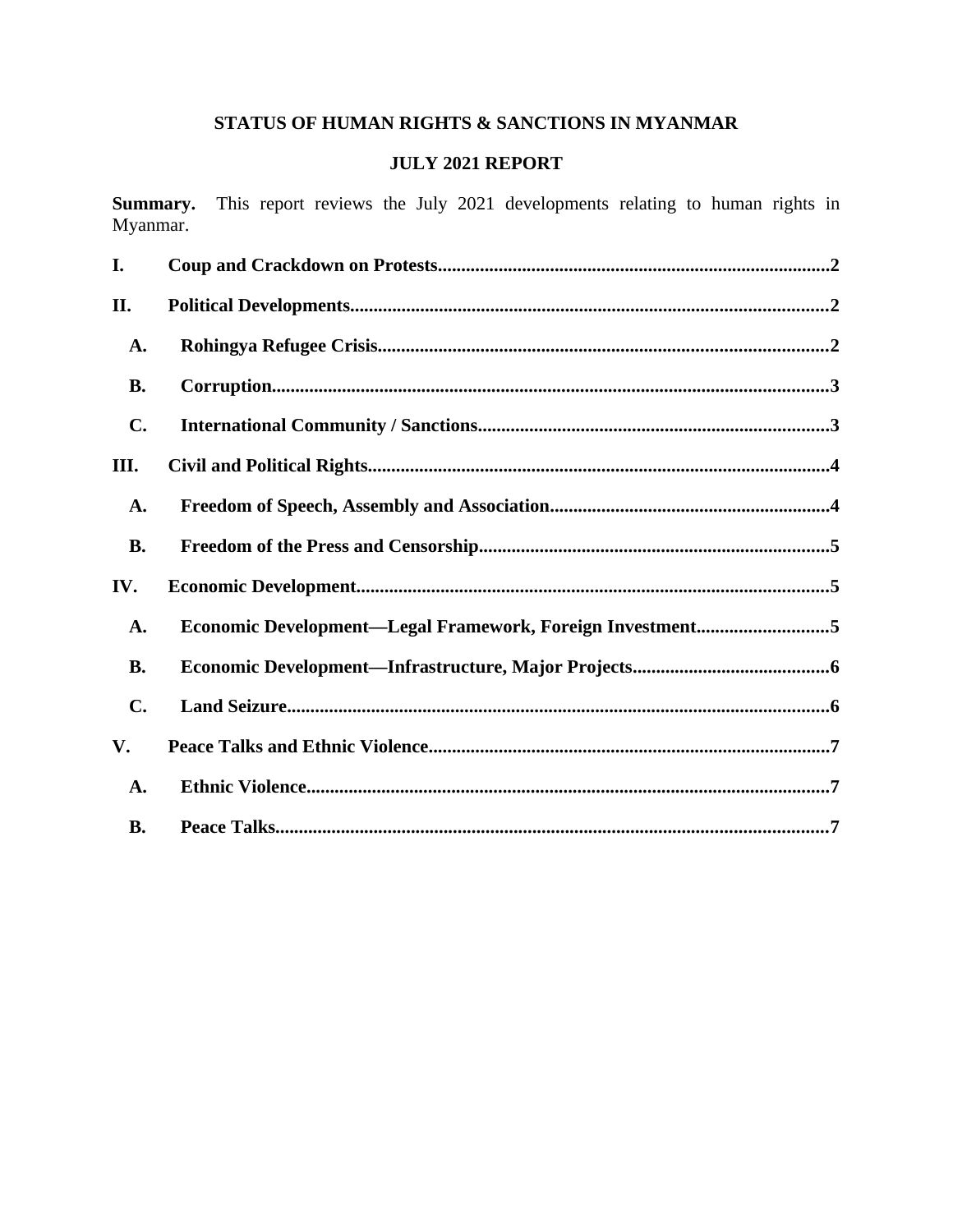#### <span id="page-1-0"></span>**I. Coup and Crackdown on Protests**

Myanmar's military regime revoked the results of last year's general election, in which the party of now detained State Counselor Aung San Suu Kyi won a landslide victory, claiming the poll was "not free and fair" and "not in compliance with" the constitution and the law.<sup>1</sup> In the election, the National League for Democracy ("NLD") won 920 (or 82%) of the total 1,117 elected seats up for grabs nationwide, while the military-backed main opposition party, the Union Solidarity and Development Party, only managed 71 seats, or 6.4% of elected seats.<sup>2</sup> Despite the regime's claim, international observers like the Carter Center and local monitoring groups said the polls were free and fair.<sup>3</sup> The Asian Network for Free Elections said the outcome of the vote was "by and large, representative of the will of the people of Myanmar."<sup>4</sup>

In the week of July 2, at least four civilians, including a National League for Democracy member, were killed under interrogation by Myanmar's military regime.<sup>5</sup> According to the Assistance Association for Political Prisoners, at least 885 civilians have been killed since the February coup and more than 6,400 have been detained. <sup>6</sup> Other activist groups allege the actual number of fatalities is possibly much higher.<sup>7</sup>

Two protesters were killed and one was wounded in a crackdown by regime forces in Mandalay on July 27.<sup>8</sup> Thu Thu Zin was shot in the head and died, and another person was also killed as the regime forces opened fire on protesters near the Mahamuni Pagoda.<sup>9</sup>

On July 3, pro-democracy protesters marked the birthday of military leader Min Aung Hlaing in several cities by scrawling his name on coffins at mock funerals, burning mock coffins and pictures of him and shouting wishes for his death.<sup>10</sup> According to the *Irrawaddy*, "it was how they vented their simmering hatred of him for his seizure of power from the country's democratically elected government five months ago and his forces' lethal response to the popular protests against him."<sup>11</sup>

Since the military overthrew the democratically elected government in February, the ensuing political turmoil and protests have thrown Myanmar's COVID-19 response into chaos, as doctors have been arrested for their prominent role in the Civil Disobedience Movement.<sup>12</sup> Amid a record-setting wave of infections, Myanmar's military authorities pledged on July 12 to increase oxygen supplies to help COVID-19 patients.<sup>13</sup> On July 13, Joy Singhal of the International Federation of Red Cross and Red Crescent Societies told *Reuters* that "[t]he recent rise of COVID-19 in Myanmar is truly alarming. . . . The very high rate of positive cases during the past few weeks points to much more widespread infections. This is fast becoming critical as many people still have limited access to hospitals and healthcare."<sup>14</sup>

On July 19, approximately 5,000 residents from three villages in Shwebo Township, Sagaing Region fled their homes, as shootouts occurred outside Pa Lai village where resistance fighters used homemade rifles against large numbers of advancing junta troops.<sup>15</sup>

## **II. Political Developments**

## <span id="page-1-2"></span><span id="page-1-1"></span>**A. Rohingya Refugee Crisis**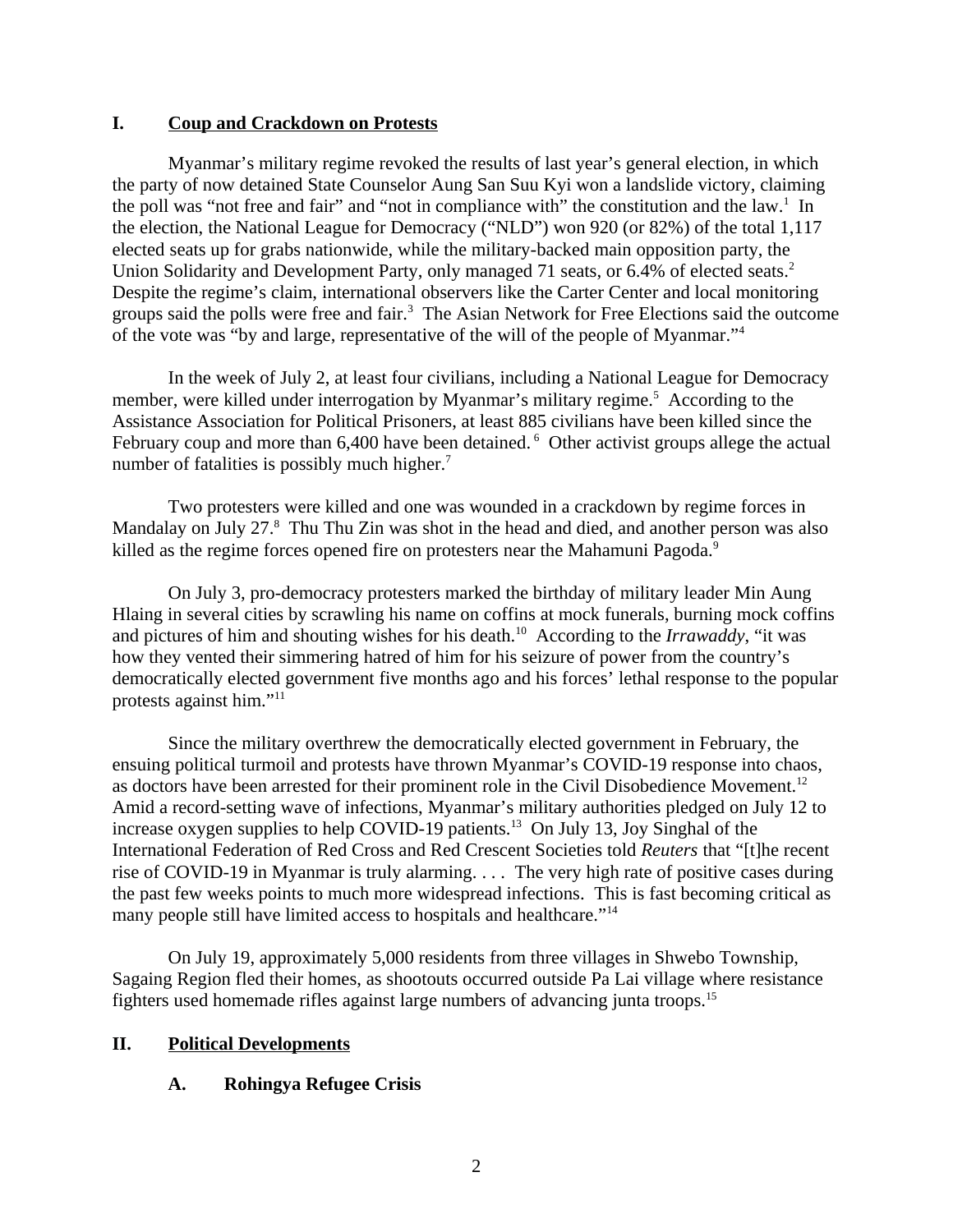At least six Rohingya, including children, were killed and several others injured in July after heavy monsoon rains triggered landslides and flooding in refugee camps in southern Bangladesh.<sup>16</sup> Onno van Manen, country director of Save the Children Bangladesh, said, "On top of these deaths, the heavy rains have damaged hundreds of temporary shelters, forcing exhausted families to seek shelter in mosques and schools."<sup>17</sup> Rohingya refugees mostly live in shacks made of bamboo and plastic sheets that cling to steep, bare hills and flooding has further worsened their living conditions.<sup>18</sup>

Police and civil authorities in New Delhi demolished a makeshift mosque in a Rohingya camp, say the refugees, weeks after a massive fire had engulfed the settlement.<sup>19</sup> The mosque, made up of tarpaulin sheets and bamboo sticks, was bulldozed on July 22 at the camp located in New Delhi's Madanpur Khadar area in the city's south, bordering Uttar Pradesh.<sup>20</sup> The refugees say the demolition occurred despite their protests and has left them without a place of worship.<sup>21</sup>

#### <span id="page-2-1"></span>**B. Corruption**

The military regime announced plans to file corruption charges against former NLD Vice Chairman Dr. Zaw Myint Maung and former Mandalay Region Minister for Electricity, Energy and Construction Zarni Aung.<sup>22</sup> The military regime detained Dr. Zaw Myint Maung during the coup, charging him with incitement and breaching COVID-19 regulations.<sup>23</sup> He is now accused of accepting a bribe in exchange for granting a land permit in Mandalay to a private company and receiving improper funds.<sup>24</sup> Zarni Aung has been accused of charging below-market rent for land leased to  $NLD$  offices.<sup>25</sup>

The military regime filed four new corruption charges against Aung San Suu Kyi.<sup>26</sup> Kyi now faces a total of ten charges, carrying a potential sentence of 75 years.<sup>27</sup> One of the charges has also been brought against former Naypyitaw Council member Min Thu, while another of the charges is also brought against former Naypyitaw Council deputy chair Ye Min Oo.

## <span id="page-2-0"></span>**C. International Community / Sanctions**

On July 2, 2021, the United States imposed additional sanctions on Myanmar's military regime, targeting 22 individuals including the military regime's members, their spouses and their adult children.<sup>28</sup> The U.S. also added four Chinese entities—three Chinese copper companies that have been providing support to the Myanmar military regime through revenue-sharing arrangements and a telecommunications company that has been providing satellite communications—to its trade blacklist for supporting the Myanmar military regime. $^{29}$ 

The United Nations ("UN") High Commissioner for Human Rights, Michelle Bachelet, warned that the dire situation in Myanmar is driving the country towards possible civil war and regional insecurity.<sup>30</sup> Bachelet described the situation as having "evolved from a political crisis to a multi-dimensional human rights catastrophe."<sup>31</sup>

In a meeting with ASEAN foreign ministers, the United States urged the foreign ministers to press for an end to the violence in Myanmar, a return to democracy and the release of all political prisoners.<sup>32</sup> China's foreign minister Wang Yi, however, urged Myanmar to settle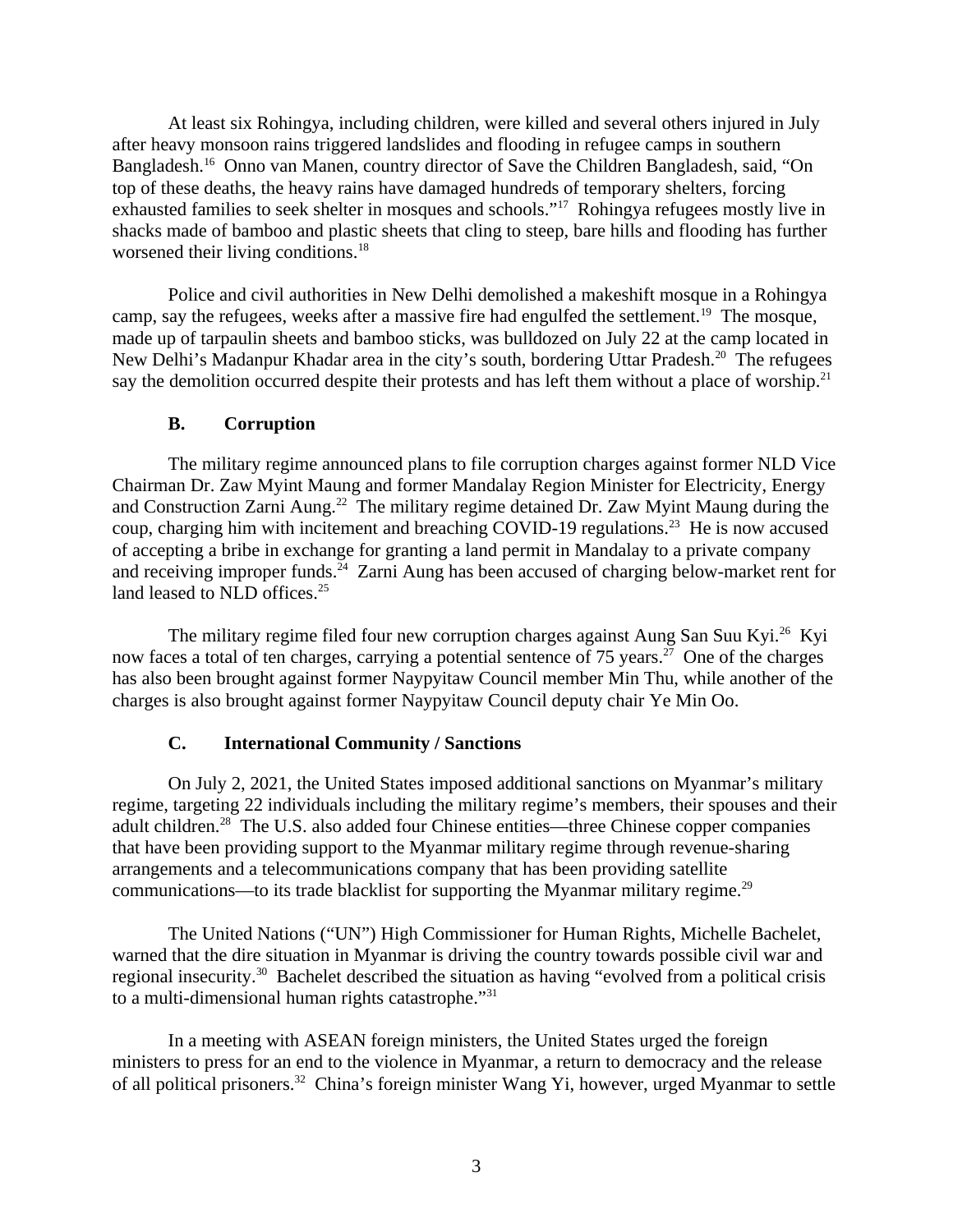its political crisis through internal dialogue and reconciliation and said that the international community should refrain from imposing sanctions on the Myanmar military regime.<sup>33</sup>

The United States renewed calls on Myanmar to free a jailed U.S. journalist who was taken into custody on May 24, 2021 as concerns about the COVID-19 outbreak in Myanmar's prison grew.<sup>34</sup> Myanmar has sought help from the international community to address its latest wave of COVID-19 infections.<sup>35</sup>

In June, Russian Defense Minister Sergei Shoigu told Senior General Min Aung Hlaing that Russia was committed to strengthening military ties between the two countries. Russia has been closely cooperating with Myanmar to supply military hardware.<sup>36</sup>

Myanmar appointed a new temporary head of its embassy in London, a move that did not require the consent of the British government.<sup>37</sup> The Burmese military regime is also seeking to replace the Burmese ambassador to the UN.<sup>38</sup> Myanmar's current ambassador to the UN opposes the coup and takeover of the government by the military regime. $39$ 

## **III. Civil and Political Rights**

### <span id="page-3-2"></span><span id="page-3-1"></span>**A. Freedom of Speech, Assembly and Association**

On July 14, the daughter and wife of anti-regime protest leader Soe Htay, law student Theint Sandi Soe and her mother Kyi Kyi Khaing, were sentenced by a prison court in Mogoke, Mandalay Region, to three years imprisonment for incitement under Article 505(a) of the Penal Code for having taken part in protests against the regime.<sup>40</sup> They were detained after security forces failed to find Soe Htay and are among around 100 people who have been detained after the security forces failed to find their target. $41$  Many lawyers providing legal assistance in Mogoke also face warrants for incitement and are in hiding, resulting in a scarcity of legal representation for detained protesters.<sup>42</sup>

On July 20, Nyan Win, a central executive committee member of the NLD, passed away from COVID-19 while being detained by the Myanmar military regime for sedition under Article 505(b) of the Penal Code.<sup>43</sup> Meanwhile, the regime continues to detain the 7-year-old son of Htar Htar Lin, the former head of the country's COVID-19 vaccination program, who is facing charges under Article 17 of the Unlawful Association Act and Article 505(a) of the Penal Code for communicating with the National Unity Government, which has been designated a terrorist group by the junta.<sup>44</sup>

#### <span id="page-3-0"></span>**B. Freedom of the Press and Censorship**

By the end of June, several journalists were released after months of detention.<sup>45</sup> However, the persecution of journalists has yet to subside. According to the Committee to Protect Journalists ("CPJ"), at least 32 journalists were imprisoned due to their work in Myanmar as of July 1.<sup>46</sup> Of the detained journalists, 24 are charged under 505(a), seven are jailed without a disclosed charge, six are female and 26 are male.<sup>47</sup> Reporters who are still being detained include five correspondents for the *Democratic Voice of Burma* with prison terms ranging from one month to three years.<sup>48</sup> Danny Fenster, the American managing editor of *Frontier Media*, is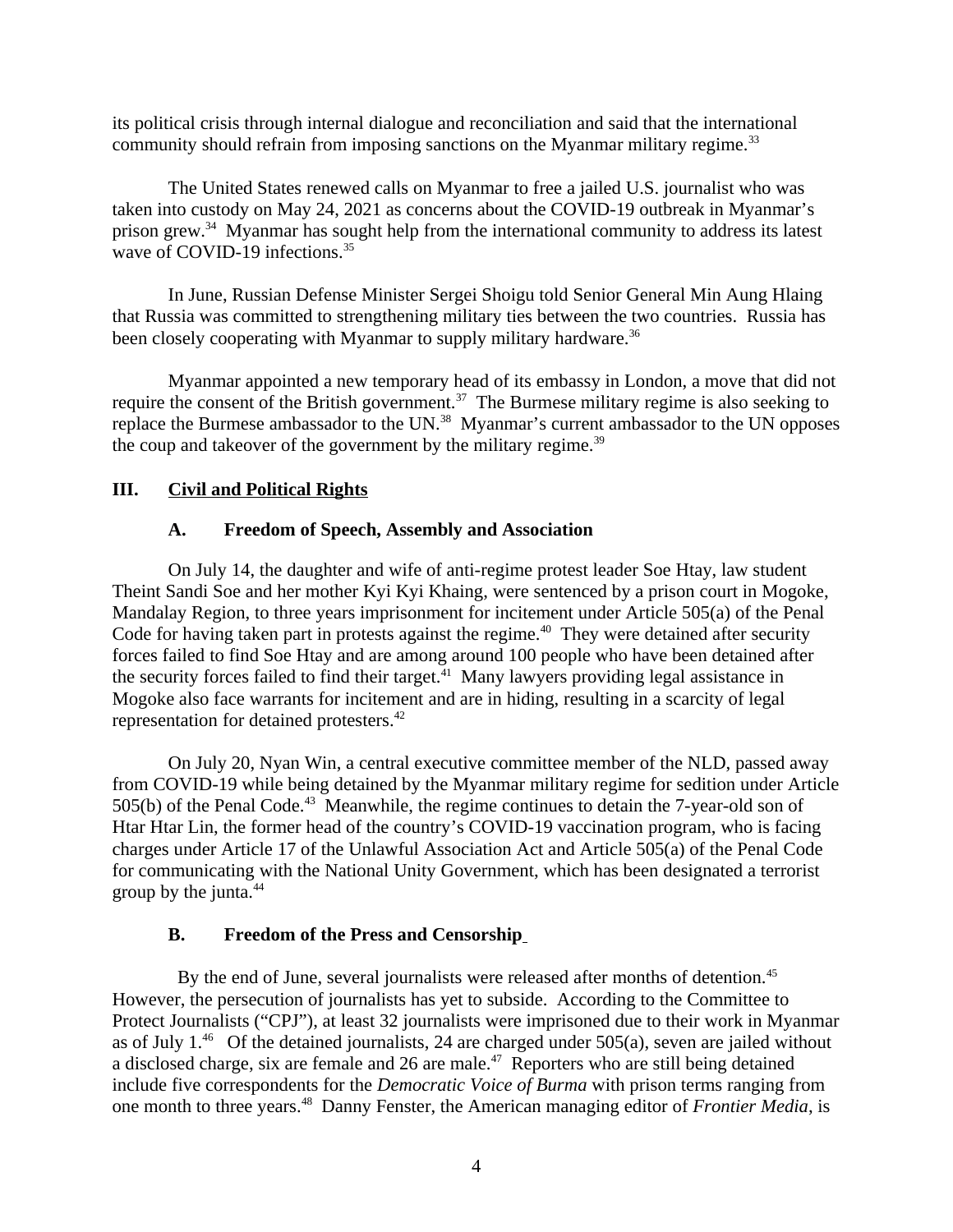currently the only foreign journalist known to still be in custody.<sup>49</sup> He has been detained since May 24 for allegedly spreading false information.<sup>50</sup>

In a recent report, the CPJ noted the use of Article 505(a) as both an anti-state charge and a false news charge has "effectively made independent journalism a crime under the junta."<sup>51</sup> According to the CPJ, prosecutors and judges are under military pressure to rule against journalists using security laws.<sup>52</sup> Additionally, the true number of journalists imprisoned may in fact be higher than reported, as many news organizations are reluctant to identify their staff over concerns that the imprisoned may face harsher punishments if their affiliation with news outlets is known.<sup>53</sup> Furthermore, there are also many members of the press who are in hiding, including at least five reporters from the Shan State-based *Tachileik News Agency*, which has been banned by the junta and whose reporter Kyaw Zin Hein is in detention.<sup>54</sup> As of July 15, at last 26 journalists in total were in hiding according to *Radio Free Asia*. 55

## **IV. Economic Development**

### <span id="page-4-3"></span><span id="page-4-2"></span>**A. Economic Development—Legal Framework, Foreign Investment**

The Myanmar military regime is seeking tenders to implement 12 solar power projects, with some 40 firms, including Thai and Chinese companies, planning to make bids.<sup>56</sup> The projects will be built in Mandalay, Bago, Magwe and Sagaing Regions and Shan State, with each project expected to generate between 20 to 40 megawatts of electricity.

Norwegian telecom firm Telenor, one of the largest foreign investors in Myanmar, has sold its Myanmar business to Lebanese investment firm M1 Group for \$105 million. Telenor blamed the difficulties of operating under the military junta as the catalyst for the sale. The move deals a blow to anti-regime activists who say they rely on the foreign operator for communications.<sup>57</sup> M1 Group is a major investor in Myanmar's largest independent tower company, Irrawaddy Green Towers, which has a master lease agreement with military-backed telecom Mytel. A Dutch non-profit organization filed a complaint on behalf of hundreds of Myanmar-based civil society groups alleging that Telenor's planned sale of its Myanmar unit violates the Organization for Economic Cooperation and Development's "responsible disengagement" rules.<sup>58</sup> Concerns over the sale increased this week when Telenor confirmed that as part of the deal it would transfer the call records of its more than 18 million subscribers to the Lebanese company. Rights activists say allowing the junta to access such information would be dangerous, pointing out that phone subscribers in Myanmar must supply ID cards and addresses when registering SIM cards.

## <span id="page-4-1"></span>**B. Economic Development—Infrastructure, Major Projects**

There have been no material updates since the previous report.

#### <span id="page-4-0"></span>**C. Land Seizure**

There have been no material updates since the previous report.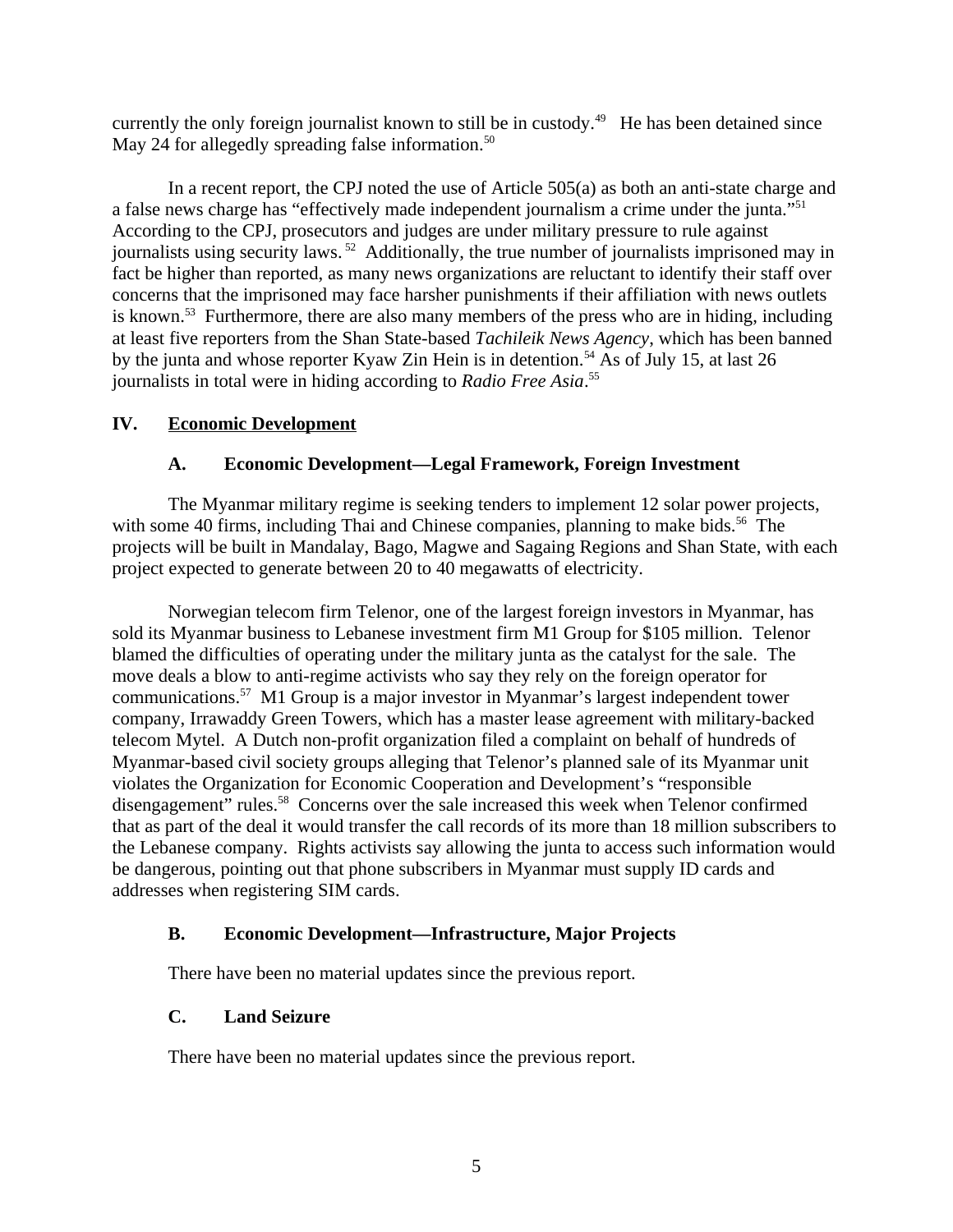#### **V. Peace Talks and Ethnic Violence**

#### <span id="page-5-2"></span><span id="page-5-1"></span>**A. Ethnic Violence**

By the end of July, an estimated 170,200 people remain displaced in southeastern parts of Myanmar due to violence, armed clashes and insecurity as a result of the coup.<sup>59</sup> This estimate includes around 121,400 people displaced in Kayah State and neighboring townships of the southern areas of Shan State following an escalation of clashes since May 21, about 47,700 people in Kayin State, including 7,000 people who had returned after having fled to Thailand between April and May but who remain internally displaced, and a further 1,100 people in Mon State.<sup>60</sup> According to public sources, 69 civilians have been killed and about 160 houses and 8 churches have been destroyed in Kayah and southern areas of Shan States due to the hostilities that erupted in May. $61$ 

In Chin State, clashes continued in and around Mindat Township over the course of July and more than 18,100 persons remain internally displaced in over 100 sites in Chin State and in neighboring Magway and Sagaing regions.<sup>62</sup> This displacement is in addition to some 9,850 people who remain displaced across 27 sites in Paletwa Township in Chin State due to the earlier conflict between the Myanmar Armed Forces ("MAF") and the Arakan Army.<sup>63</sup>

Armed clashes between the MAF and ethnic armed organizations and among ethnic armed organizations in Shan State continued between late June and mid-July.<sup>64</sup> On June 30, some 860 persons from 11 villages in Kyaukme Township in northern Shan State were displaced following a series of clashes between the Restoration Council of Shan State ("RCSS"), the Shan State Progress Party ("SSPP") and the Ta'ang National Liberation Army.<sup>65</sup> In Muse Township, more than 400 people in Man Yang Village Tract fled their homes on July 6 due to armed clashes between the MAF and the Myanmar National Democratic Alliance Army.<sup>66</sup> The displaced families were able to return only on July 17. In Hsipaw Township, about 300 people from two villages fled their homes on July 16 due to clashes between the RCSS and the SSPP.<sup>67</sup>

#### <span id="page-5-0"></span>**B. Peace Talks**

Leader of the Restoration Council of Shan State ("RCSS"), General Yawd Serk, stepped down as head of the Peace Process Steering Team ("PPST"), a group of ten nationwide ceasefire signatories.<sup>68</sup> Gen. Yawd Serk took the role as the PPST's interim leader in March 2019, after the Karen National Union leader General Saw Mutu Sae Poe stepped down.<sup>69</sup> Gen. Yawd Serk said that he needed to devote more time to the RCSS and Shan State affairs.<sup>70</sup> His resignation was subsequently discussed at the PPST's 17th regular meeting that started on July 1 and was held online.<sup>71</sup> The other nine ethnic armed groups on the PPST wanted Gen. Yawd Serk to stay on as leader until the second PPST summit, which is set to be held in either October or November.<sup>72</sup> "We asked him to reconsider his decision, but we can't deter him and we agreed to his resignation," said a PPST member.<sup>73</sup> A temporary committee of three PPST members: Nai Aung Min of the New Mon State Party, Colonel Sai Ngern of the RCSS and Khun Okkar, the patron of the Pa-O National Liberation Organization, will now lead the bloc until the October or November summit.<sup>74</sup>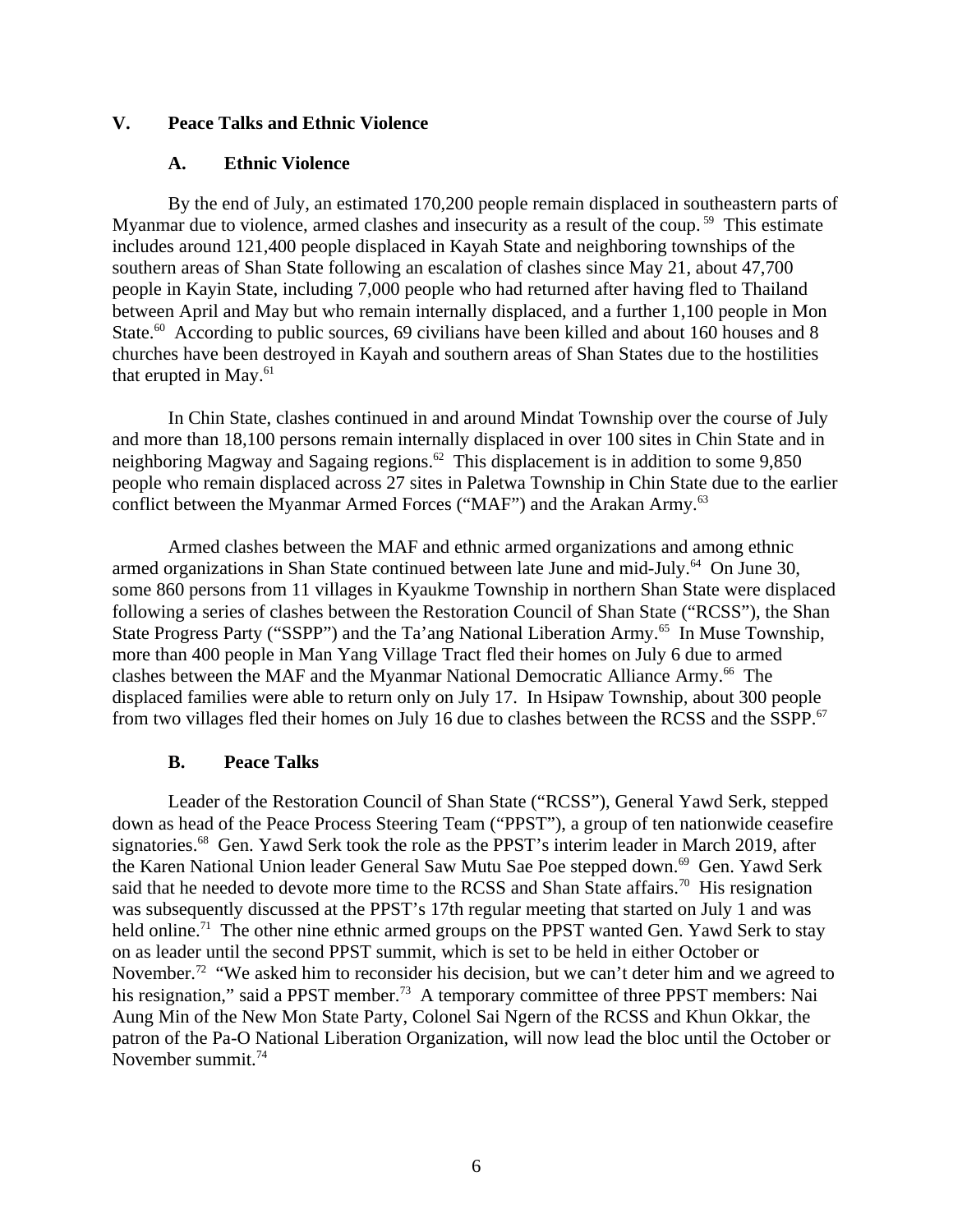<sup>1</sup> The Irrawaddy, July 27, 2021: [https://www.irrawaddy.com/news/burma/myanmar-junta-officially-annuls-nlds-2020-election](https://www.irrawaddy.com/news/burma/myanmar-junta-officially-annuls-nlds-2020-election-win.html)[win.html.](https://www.irrawaddy.com/news/burma/myanmar-junta-officially-annuls-nlds-2020-election-win.html) 2 *Id*. 3 *Id*. 4 *Id*. <sup>5</sup> The Irrawaddy, July 2, 2021: <u>https://www.irrawaddy.com/news/burma/four-myanmar-civilians-tortured-to-death-in-junta-</u> [custody.html](https://www.irrawaddy.com/news/burma/four-myanmar-civilians-tortured-to-death-in-junta-custody.html) 6 *Id.*  7 *Id.* <sup>8</sup> The Irrawaddy, July 28, 2021: <u>https://www.irrawaddy.com/news/burma/two-killed-as-myanmar-junta-forces-open-fire-on-</u> [mandalay-protest-column.html.](https://www.irrawaddy.com/news/burma/two-killed-as-myanmar-junta-forces-open-fire-on-mandalay-protest-column.html) 9 *Id*. <sup>10</sup> The Irrawaddy, July 3, 2021: [https://www.irrawaddy.com/news/burma/myanmar-coup-makers-birthday-greeted-with-curses](https://www.irrawaddy.com/news/burma/myanmar-coup-makers-birthday-greeted-with-curses-nationwide-condemnation.html)[nationwide-condemnation.html](https://www.irrawaddy.com/news/burma/myanmar-coup-makers-birthday-greeted-with-curses-nationwide-condemnation.html)  $\overline{^{11}Id.}$ <sup>12</sup> Reuters, July 22, 2021: [https://www.reuters.com/world/india/myanmar-military-accused-arresting-doctors-while-covid-19](https://www.reuters.com/world/india/myanmar-military-accused-arresting-doctors-while-covid-19-infections-rise-2021-07-22/) [infections-rise-2021-07-22/](https://www.reuters.com/world/india/myanmar-military-accused-arresting-doctors-while-covid-19-infections-rise-2021-07-22/) <sup>13</sup> Reuters, July 12, 2021: [https://www.reuters.com/world/asia-pacific/myanmar-military-says-ramp-up-oxygen-supply-covid-19](https://www.reuters.com/world/asia-pacific/myanmar-military-says-ramp-up-oxygen-supply-covid-19-cases-surge-2021-07-12/) [cases-surge-2021-07-12/](https://www.reuters.com/world/asia-pacific/myanmar-military-says-ramp-up-oxygen-supply-covid-19-cases-surge-2021-07-12/) <sup>14</sup> Reuters, July 13, 2021: [https://www.reuters.com/world/asia-pacific/myanmars-covid-crisis-worsens-mistrust-junta-infects-health](https://www.reuters.com/world/asia-pacific/myanmars-covid-crisis-worsens-mistrust-junta-infects-health-system-2021-07-13/)[system-2021-07-13/](https://www.reuters.com/world/asia-pacific/myanmars-covid-crisis-worsens-mistrust-junta-infects-health-system-2021-07-13/)  $\overline{\phantom{a}^{15}}$  *Id.* <sup>16</sup> Reuters, July 27, 2021: [https://www.reuters.com/world/asia-pacific/six-killed-landslide-flooding-rohingya-camps-bangladesh-](https://www.reuters.com/world/asia-pacific/six-killed-landslide-flooding-rohingya-camps-bangladesh-2021-07-27/)[2021-07-27/.](https://www.reuters.com/world/asia-pacific/six-killed-landslide-flooding-rohingya-camps-bangladesh-2021-07-27/)  $17 \overline{Id}$ <sup>18</sup> Al Jazeera, July 27, 2021: [https://www.aljazeera.com/news/2021/7/27/six-rohingya-killed-thousands-relocated-in-bangladesh](https://www.aljazeera.com/news/2021/7/27/six-rohingya-killed-thousands-relocated-in-bangladesh-landslides)[landslides.](https://www.aljazeera.com/news/2021/7/27/six-rohingya-killed-thousands-relocated-in-bangladesh-landslides) <sup>19</sup> Al Jazeera, July 22, 2021: [https://www.aljazeera.com/news/2021/7/22/mosque-in-india-capitals-rohingya-camp-bulldozed](https://www.aljazeera.com/news/2021/7/22/mosque-in-india-capitals-rohingya-camp-bulldozed-refugees)[refugees.](https://www.aljazeera.com/news/2021/7/22/mosque-in-india-capitals-rohingya-camp-bulldozed-refugees)  $^{20}$  *Id.* <sup>21</sup> *Id*. <sup>22</sup> The Irrawaddy, July 9, 2021: [https://www.irrawaddy.com/news/burma/myanmar-junta-to-file-corruption-charges-against-nld-vice](https://www.irrawaddy.com/news/burma/myanmar-junta-to-file-corruption-charges-against-nld-vice-chairman.html)[chairman.html.](https://www.irrawaddy.com/news/burma/myanmar-junta-to-file-corruption-charges-against-nld-vice-chairman.html) <sup>23</sup> *Id.* <sup>24</sup> *Id.* <sup>25</sup> *Id.* <sup>26</sup> The Irrawaddy, July 13, 2021: [https://www.irrawaddy.com/news/burma/aung-san-suu-kyi-faces-75-years-in-prison-as-myanmar](https://www.irrawaddy.com/news/burma/aung-san-suu-kyi-faces-75-years-in-prison-as-myanmar-junta-brings-fresh-charges.html)[junta-brings-fresh-charges.html.](https://www.irrawaddy.com/news/burma/aung-san-suu-kyi-faces-75-years-in-prison-as-myanmar-junta-brings-fresh-charges.html)  $^{27}$  *Id.* <sup>28</sup> The Irrawaddy July 3, 2021: [https://www.irrawaddy.com/news/burma/us-sanctions-more-myanmar-junta-members-their-relatives](https://www.irrawaddy.com/news/burma/us-sanctions-more-myanmar-junta-members-their-relatives-and-chinese-firms.html)[and-chinese-firms.html.](https://www.irrawaddy.com/news/burma/us-sanctions-more-myanmar-junta-members-their-relatives-and-chinese-firms.html)  $^{29}$  *Id.* <sup>30</sup> Mizzima, July 7 2021: [https://www.mizzima.com/article/catastrophic-myanmar-situation-imperils-wider-region-un.](https://www.mizzima.com/article/catastrophic-myanmar-situation-imperils-wider-region-un) <sup>31</sup> *Id.* <sup>32</sup> The Irrawaddy, July 15, 2021: [https://www.irrawaddy.com/news/burma/us-urges-asean-to-hold-myanmar-accountable-to-jakarta](https://www.irrawaddy.com/news/burma/us-urges-asean-to-hold-myanmar-accountable-to-jakarta-consensus.html)[consensus.html.](https://www.irrawaddy.com/news/burma/us-urges-asean-to-hold-myanmar-accountable-to-jakarta-consensus.html) 33 The Irrawaddy, July 6, 2021: [https://www.irrawaddy.com/news/burma/myanmar-junta-sanctions-inappropriate-says-china.html.](https://www.irrawaddy.com/news/burma/myanmar-junta-sanctions-inappropriate-says-china.html) <sup>34</sup> Frontier Myanmar, July 27, 2021: [https://www.frontiermyanmar.net/en/us-renews-call-on-myanmar-to-free-journalist-amid-covid](https://www.frontiermyanmar.net/en/us-renews-call-on-myanmar-to-free-journalist-amid-covid-fears/)[fears/.](https://www.frontiermyanmar.net/en/us-renews-call-on-myanmar-to-free-journalist-amid-covid-fears/) <sup>35</sup> Frontier Myanmar, July 29 2021: [https://www.frontiermyanmar.net/en/myanmar-seeks-international-help-as-covid-bites/.](https://www.frontiermyanmar.net/en/myanmar-seeks-international-help-as-covid-bites/) <sup>36</sup> Mizzima, July 22, 2021: [https://www.mizzima.com/article/russia-cooperating-closely-myanmar-supply-military-hardware.](https://www.mizzima.com/article/russia-cooperating-closely-myanmar-supply-military-hardware) <sup>37</sup> Mizzima, July 25, 2021: [https://www.mizzima.com/article/myanmar-appoints-new-temporary-head-embassy-london.](https://www.mizzima.com/article/myanmar-appoints-new-temporary-head-embassy-london) <sup>38</sup> Mizzima, July 22, 2021: [https://www.mizzima.com/article/myanmar-tries-replace-its-ambassador-un.](https://www.mizzima.com/article/myanmar-tries-replace-its-ambassador-un) <sup>39</sup> *Id.* <sup>40</sup> The Irrawaddy, July 14, 2021: [https://www.irrawaddy.com/news/burma/myanmar-junta-jails-activists-wife-and-daughter-for-3](https://www.irrawaddy.com/news/burma/myanmar-junta-jails-activists-wife-and-daughter-for-3-years.html) [years.html](https://www.irrawaddy.com/news/burma/myanmar-junta-jails-activists-wife-and-daughter-for-3-years.html)  $\overline{^{41}$  *Id.* <sup>42</sup> *Id.* <sup>43</sup> The Irrawaddy, July 20, 2021: [https://www.irrawaddy.com/news/burma/nld-leader-u-nyan-win-dies-of-covid-19-while-detained](https://www.irrawaddy.com/news/burma/nld-leader-u-nyan-win-dies-of-covid-19-while-detained-by-myanmar-junta.html)[by-myanmar-junta.html](https://www.irrawaddy.com/news/burma/nld-leader-u-nyan-win-dies-of-covid-19-while-detained-by-myanmar-junta.html) <sup>44</sup> The Irrawaddy, July 2, 2021: [https://www.irrawaddy.com/news/burma/seven-year-old-son-of-detained-myanmar-health-official](https://www.irrawaddy.com/news/burma/seven-year-old-son-of-detained-myanmar-health-official-still-in-prison.html)[still-in-prison.html](https://www.irrawaddy.com/news/burma/seven-year-old-son-of-detained-myanmar-health-official-still-in-prison.html) <sup>45</sup> The Irrawaddy: June 30, 2021: <u>https://www.irrawaddy.com/news/burma/myanmar-junta-frees-political-prisoners-and-</u> [journalists.html.](https://www.irrawaddy.com/news/burma/myanmar-junta-frees-political-prisoners-and-journalists.html) <sup>46</sup> Committee to Protect Journalists, July 28, 2021: [https://cpj.org/reports/2021/07/bitter-reversal-myanmar-journalists-jailed](https://cpj.org/reports/2021/07/bitter-reversal-myanmar-journalists-jailed-imprisoned-military-crackdown/)[imprisoned-military-crackdown/.](https://cpj.org/reports/2021/07/bitter-reversal-myanmar-journalists-jailed-imprisoned-military-crackdown/)  $\overline{47}$  *Id.* <sup>48</sup> Committee to Protect Journalists, July 28, 2021: [https://cpj.org/reports/2021/07/bitter-reversal-myanmar-journalists-jailed](https://cpj.org/reports/2021/07/bitter-reversal-myanmar-journalists-jailed-imprisoned-military-crackdown/)[imprisoned-military-crackdown/.](https://cpj.org/reports/2021/07/bitter-reversal-myanmar-journalists-jailed-imprisoned-military-crackdown/)